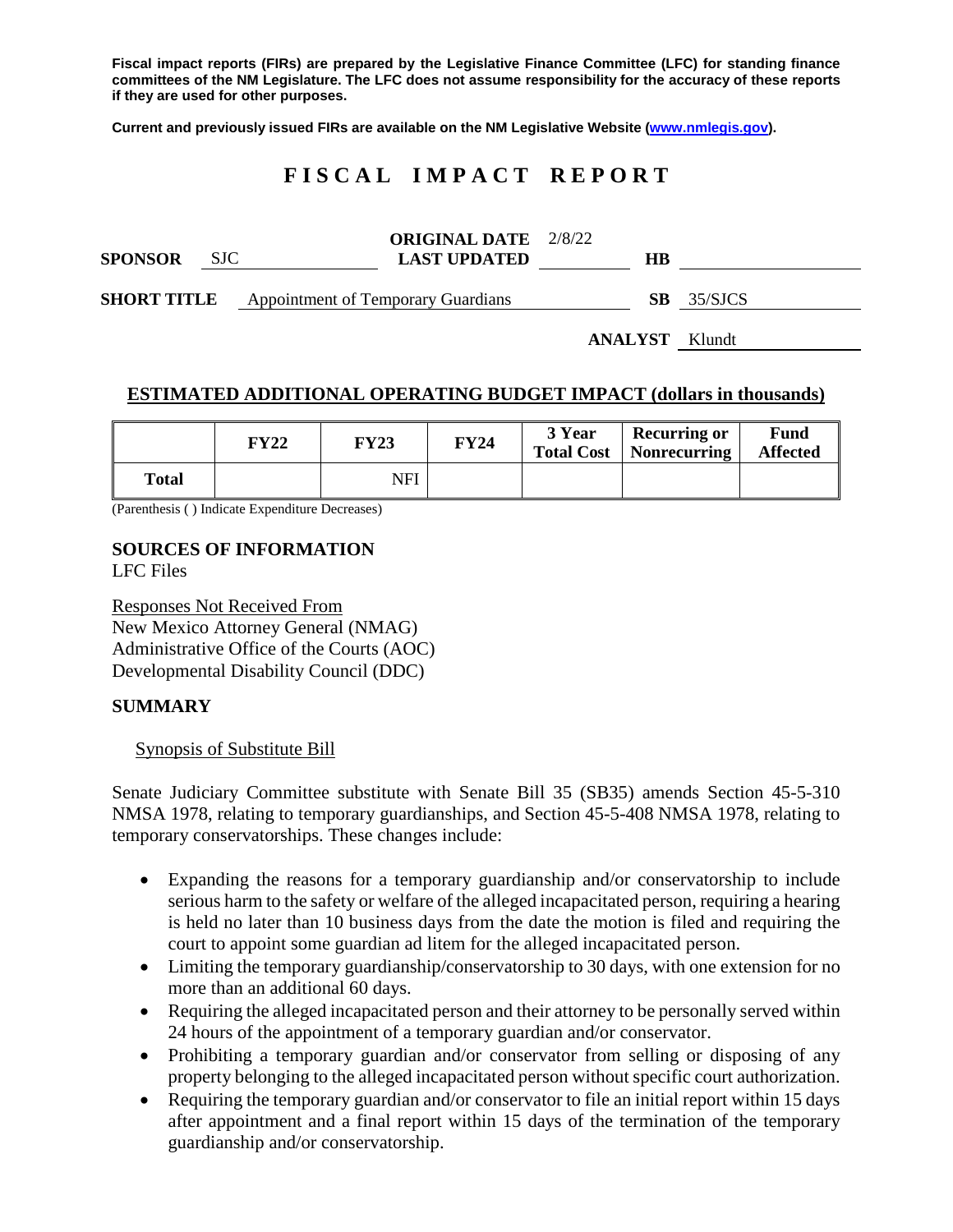# **FISCAL IMPLICATIONS**

On a previous version of this bill, AOC reported there will be a minimal administrative cost for statewide update, distribution, and documentation of statutory changes. New laws, amendments to existing laws and new hearings have the potential to increase caseloads in the courts, thus requiring additional resources to handle the increase. The expedited hearing, within 10 business days of the appointment of a temporary guardian/conservator, may require additional resources. However, AOC did not provide an estimate and therefore LFC believes the fiscal impact may be minimal.

# **SIGNIFICANT ISSUES**

On a previous version of this bill, the Attorney General's Office reported, "Section 2 replaces all instances of "person to be protected" with "alleged incapacitated person." This could be a significant issue because the temporary conservatorship statute applies not only to AIPs, but also adults who are confined or have disappeared as well as minors; the statute currently uses the term "person to be protected" to include these groups. *See* NMSA 1978, § 45-5-401(A) and (B) (1993) (permitting conservatorships to be used for minors, incapacitated persons, or absent persons); §  $45-5-101(V)$  (2019) (defining protected person as "a minor or other person for whom a guardian or conservator has been appointed or other protective order has been made"). Replacing that term with "alleged incapacitated person" could bar the use of temporary conservators for minors or absent adults. It is unclear if this result was intended by the drafters."

AOC previously reported, "Senate Bill 35 tightens up the statutory requirements for petitioning and granting a temporary guardianship and/or conservatorship for another adult that is alleged to be incapacitated. Currently, a temporary guardianship or conservatorship is granted on an expedited basis when a petitioner demonstrates exigent or urgent circumstances possibly resulting in harm to the protected person in an affidavit. Sections 45-5-310 and 45-5-408 currently allow the court to grant a petition for a temporary guardianship/conservatorship without notice to the alleged incapacitated person or to their attorney. This bill would require that an affidavit or sworn testimony containing specific facts alleging that "serious, immediate and irreparable harm to the health, safety or welfare" of the alleged incapacitated person would result if the court were to wait to appoint the guardian and/or conservator at a hearing.

# **Traditional Guardianship/Conservatorship Process**

1. Court Appointed Professionals. The Probate Code requires the appointment of three professionals in all adult guardianship/conservatorship cases who have varying statutory obligations, such as meeting with the person alleged to need a guardian/conservator, reviewing medical records, and submitting a written report prior to the hearing. These professionals provide the court with specific information regarding the alleged incapacitated person that is used to help determine the extent of their incapacity and whether the person needs a guardian and/or conservator appointed.

2. Hearing set no sooner than 60 days after petition filed. Rule 1-004.1 NMRA states that the hearing "on the petition shall be set for no sooner than sixty (60) days after the filing of the petition" to allow the court appointed professionals sufficient time to submit written reports and to allow the guardian ad litem to review the contents of the professionals' reports and discuss them with the alleged incapacitated person.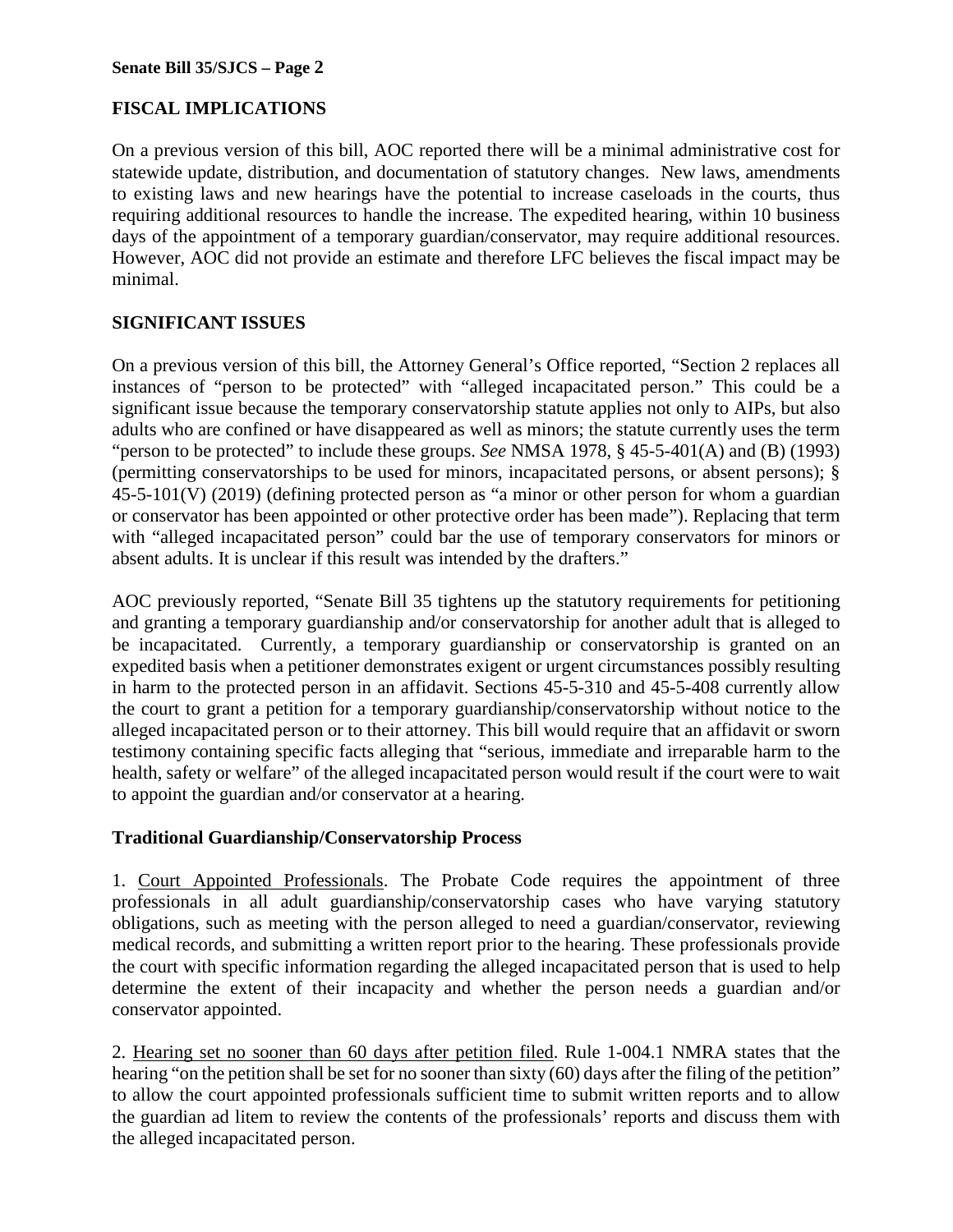### **Family Complaints about the Temporary Guardianship/Conservatorship Process**

Since 2016, family members have voiced concerns about being unaware that the court had appointed a temporary guardian and/or conservator and actions temporary guardians and conservators took over the alleged incapacitated person. See <https://www.abqjournal.com/896535/guardians.html> and [https://www.lcsun](https://www.lcsun-news.com/story/news/2019/09/25/las-cruces-educator-dorris-hamilton-placed-under-guardianship-court/2418353001/)[news.com/story/news/2019/09/25/las-cruces-educator-dorris-hamilton-placed-under](https://www.lcsun-news.com/story/news/2019/09/25/las-cruces-educator-dorris-hamilton-placed-under-guardianship-court/2418353001/)[guardianship-court/2418353001/.](https://www.lcsun-news.com/story/news/2019/09/25/las-cruces-educator-dorris-hamilton-placed-under-guardianship-court/2418353001/)

#### **SB35 Changes to the Temporary Guardianship/Conservatorship Process**

1. Expedited 10-day hearings; maximum time allowed is 90 days. The appointment of a guardian and/or conservator limits the civil rights and liberties of the alleged incapacitated person and this legislation requires a hearing on the temporary guardianship/conservatorship "no later than 10 business days from the date the motion is filed". This expedited hearing ensures the alleged incapacitated person is able to appear before a judge, with their guardian ad litem (attorney), and present any evidence concerning the temporary appointment of a guardian and/or conservator rather than allow significant time to elapse before appearing in court. In addition, SB35 limits the duration of a temporary guardianship/conservatorship to a period of 30 days, with an extension of no more than an additional 60 days. These changes are designed to ensure that procedural safeguards are in place to limit temporary guardianships/conservators and require a full evidentiary hearing is held as soon as possible.

2. Personal service; expedited time frame to dissolve court's order. SB35 also requires the alleged incapacitated person and their attorney to be personally served within 24 hours of the appointment of a temporary guardian and/or conservator and allows the alleged incapacitated person, their attorney, or any interested person to move for dissolution or modification of the court's order. If a motion is made to dissolve the temporary guardianship/conservatorship, SB35 requires a hearing set no later than 10 business days from when the motion is made. These changes to the Probate Code will ensure that an alleged incapacitated person is promptly notified of the appointment of a temporary guardian and/or conservator and requires an expedited hearing if a motion is filed asking the court to terminate the appointment.

3. Prohibiting sale or disposal of property. SB35 includes a new provision that bars the temporary guardian and/or conservator from selling or disposing of "any property belonging to the alleged incapacitated person without specific authorization from the court." This change ensures that there is judicial oversight over the temporary guardian/conservator's management of the alleged incapacitated person's property and protects the property of the alleged incapacitated person.

4. Reports required for temporary guardians and/or conservators. SB35 also requires that a temporary guardian and/or conservator file two reports. The first report must be filed within 15 days of appointment and the second within 15 days of termination of the temporary guardianship/conservatorship. These reports will ensure the temporary guardian/conservator is documenting actions taken and keeps the court apprised of the situation involving the alleged incapacitated person.

5. Specific limiting language. Finally, SB35 includes language throughout that clearly identifies that the temporary appointment of a guardian and/or conservator should be reserved for situations where immediate and irreparable harm will be caused if the regular process is followed. This bill